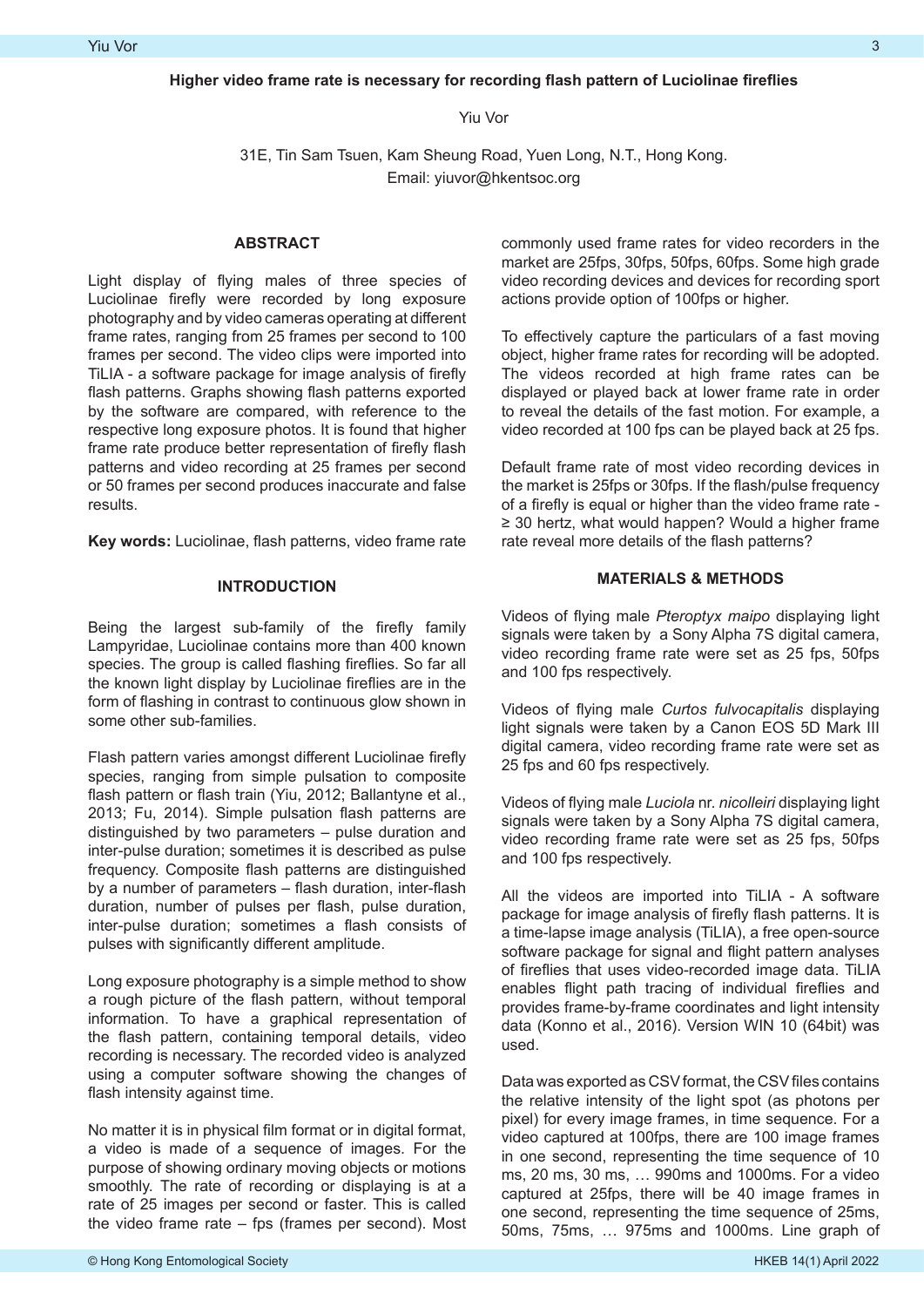each video clip is made from the CSV files by Microsoft Excel, showing the relative light spot intensity against time in milliseconds.

Long exposure photos were also taken for flying male of all the three species. Long exposure photos were all taken by a Canon EOS 5D Mark III digital camera fixed on a tripod. It could be taken by one shot, exposure time ranging from 5s to 30s; or overlaying multiple images taken within a time period at the same place, using Adobe Photoshop 5.1 CS. For example, overlapping 50 images, exposure time of each is 10s, total exposure time would be 500s, containing more flashes in the combined image, showing more variation of the flash pattern. 500s exposure time in one take would result in an image with the background too bright to see any light spots emitted by the fireflies.

# **RESULTS**

#### **Flash signal of** *Pteroptyx maipo* **flying male**

Long exposure photo (Fig. 1) shows that the signal consists of interval flashes, each flash is composed of 7-16 closely connected pulses.

Line graph exported from 100fps video (Fig. 2) shows that the signal consists of interval flashes, each flash

is composed of 16 closely connected pulses. Flash duration range from about 500ms to 600ms; inter-flash duration is 2000ms. Pulse duration ranges from 31ms-38ms.

Line graph exported from 50fps video (Fig. 3) shows that the signal consists of interval flashes, each flash is composed of 7-15 closely connected small pulses. Flash duration range from about 480ms – 520ms; interflash duration is 2600ms. Pulse duration is about 35ms.

Line graph exported from 25fps video (Fig. 4) shows that the signal consists of interval flashes. Flash duration range from about 600ms – 700ms; inter-flash duration is 2500ms.

#### **Flash signal of** *Curtos fulvocapitalis* **flying male**

Long exposure photo (Fig. 5) shows that the signal consists of interval flashes, each flash is composed of 2 separated pulses.

Line graph exported from 60fps video (Fig. 6) shows that the signal consists of interval flashes, each flash is composed of 2 independent pulses. Flash duration is 190ms; inter-flash duration ranges from 2000ms to 2500ms. Pulse duration is 70ms; inter-pulse duration is 50ms.



**Figure 1.** Long exposure photo of *Pteroptyx maipo* flying males displaying light. Photo by author.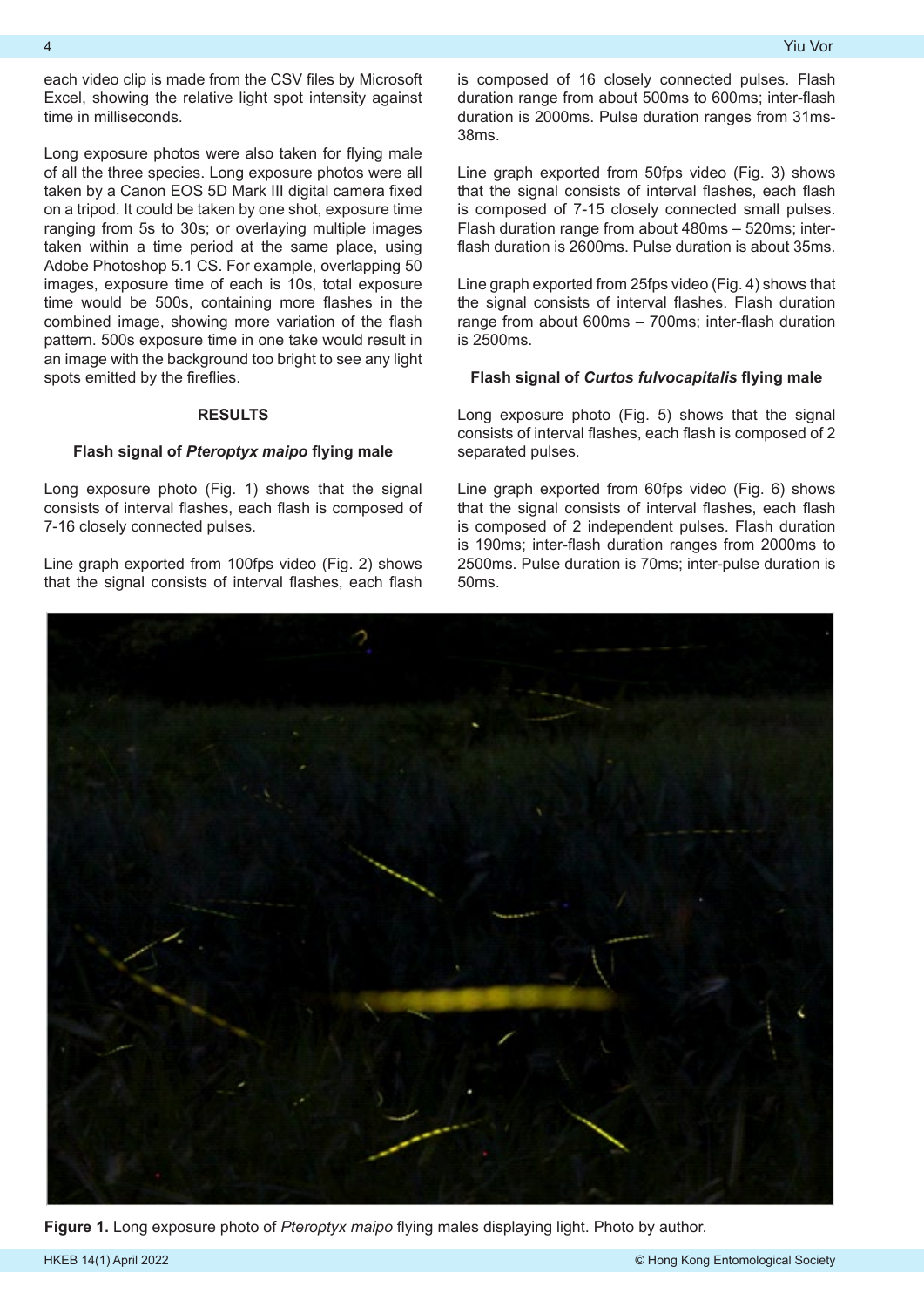

**Figure 2.** *Pteroptyx maipo* flying male flash pattern recorded at 100fps.



**Figure 3.** *Pteroptyx maipo* flying male flash pattern recorded at 50fps.



**Figure 4.** *Pteroptyx maipo* flying male flash pattern recorded at 25fps.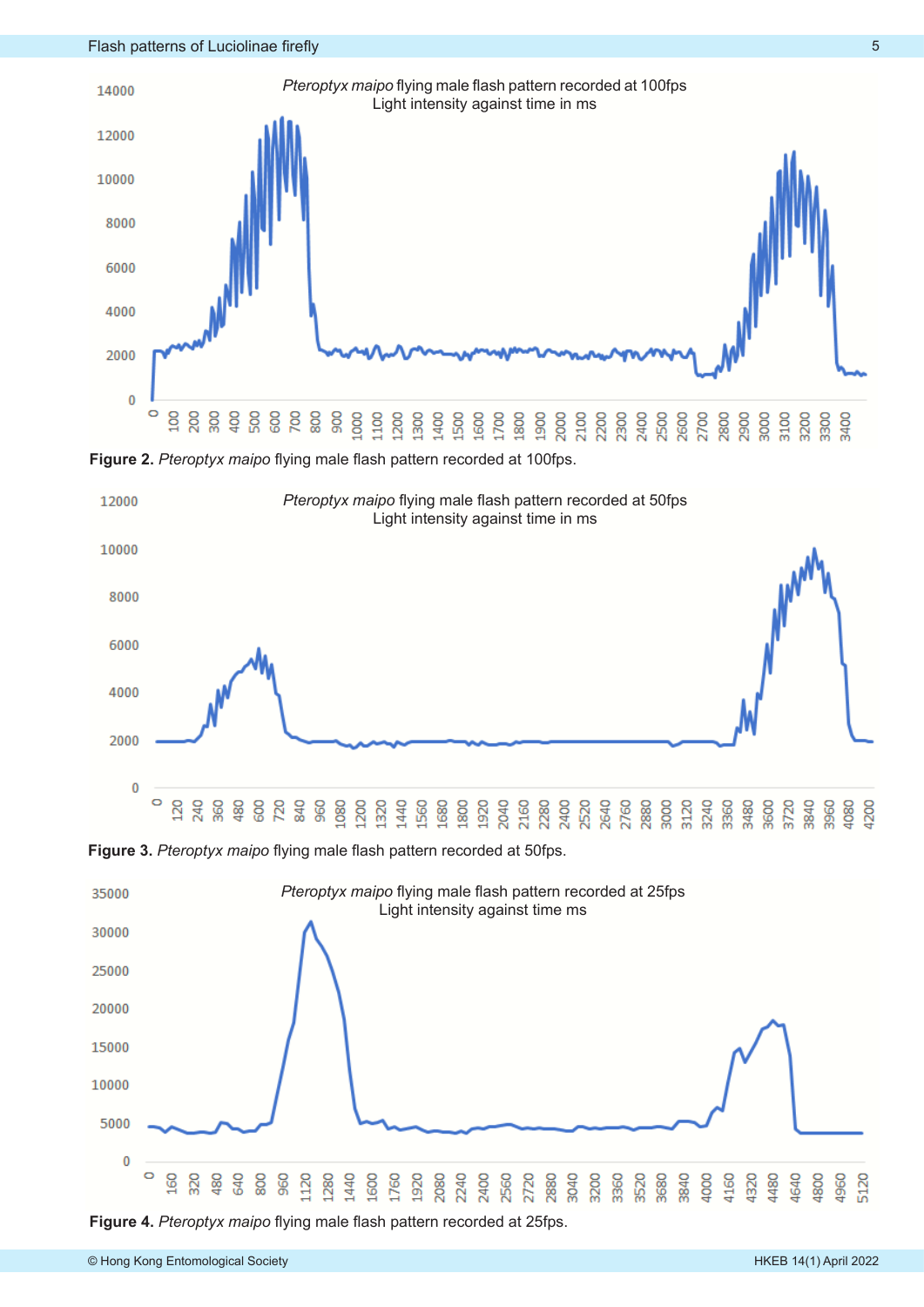Line graph exported from 25fps video (Fig. 7) shows that the signal consists of interval flashes, each flash is composed of 2 closely connected pulses. Flash duration range from about 240ms – 280ms; inter-flash duration ranges from 1600ms to 2000ms. Pulse duration is 120ms – 140ms.

#### **Flash signals of** *Luciola* **nr.** *nicolleiri* **flying male**

Long exposure photo (Fig. 8) shows that the signal consists of interval flashes, flashes are composed of 2 closely connected pulses, the earlier pulse is much weaker than the latter.

Line graph exported from 100fps video (Fig. 9) shows that the signal consists of interval flashes, each flash is composed of 2 closely connected pulses, the earlier pulse is much weaker than the latter. Flash duration ranges from 220ms to 240ms; inter-flash duration ranges from 370ms to 390ms. Duration of the earlier, weaker pulse ranges from 50ms to 70ms; duration of the latter, stronger pulse ranges from 150ms to 160ms.

Line graph exported from 50fps video (Fig. 10) shows that the signal consists of interval flashes. Flash duration is about 160ms; inter-flash duration ranges from 380ms to 420ms.

Line graph exported from 25fps video (Fig. 11) shows that the signal consists of interval flashes. Flash duration ranges from about 320-360ms; inter-flash duration ranges from 200ms to 400ms.

### **DISCUSSION**

For *Pteroptyx maipo*, all the pulses of each flash shown on the long exposure photo and the flash pattern graph recorded at 100fps are not shown on the graph recorded at 25fps. Some of the pulses are not shown on the graph recorded at 50fps. Using 25fps or 50fps is not able to able to give a true representation of *Pteroptyx maipo* flying male flash pattern.

For *Curtos fulvocapitalis*, the two pulses, although close to each other, are separate. This is clearly shown on the long exposure photo and the graph recorded at 60fps. The two pulses on the flash pattern graph recorded at 25fps appear are connected. Using 25fps is not able to accurately recorded flash pattern of *Curtos fulvocapitalis*  flying males.

For *Luciola* nr. *nicolleiri*, a weaker pulse appears before the stronger pulse of every flashes, this is only shown on the long exposure photo and the graph recorded at 100fps. Not represented in the graph recorded at 50fps and that recorded at 25fps. Using 25fps or 50fps is not



**Figure 5.** Long exposure photo of *Curtos fulvocapitalis* flying males displaying light. Photo by author.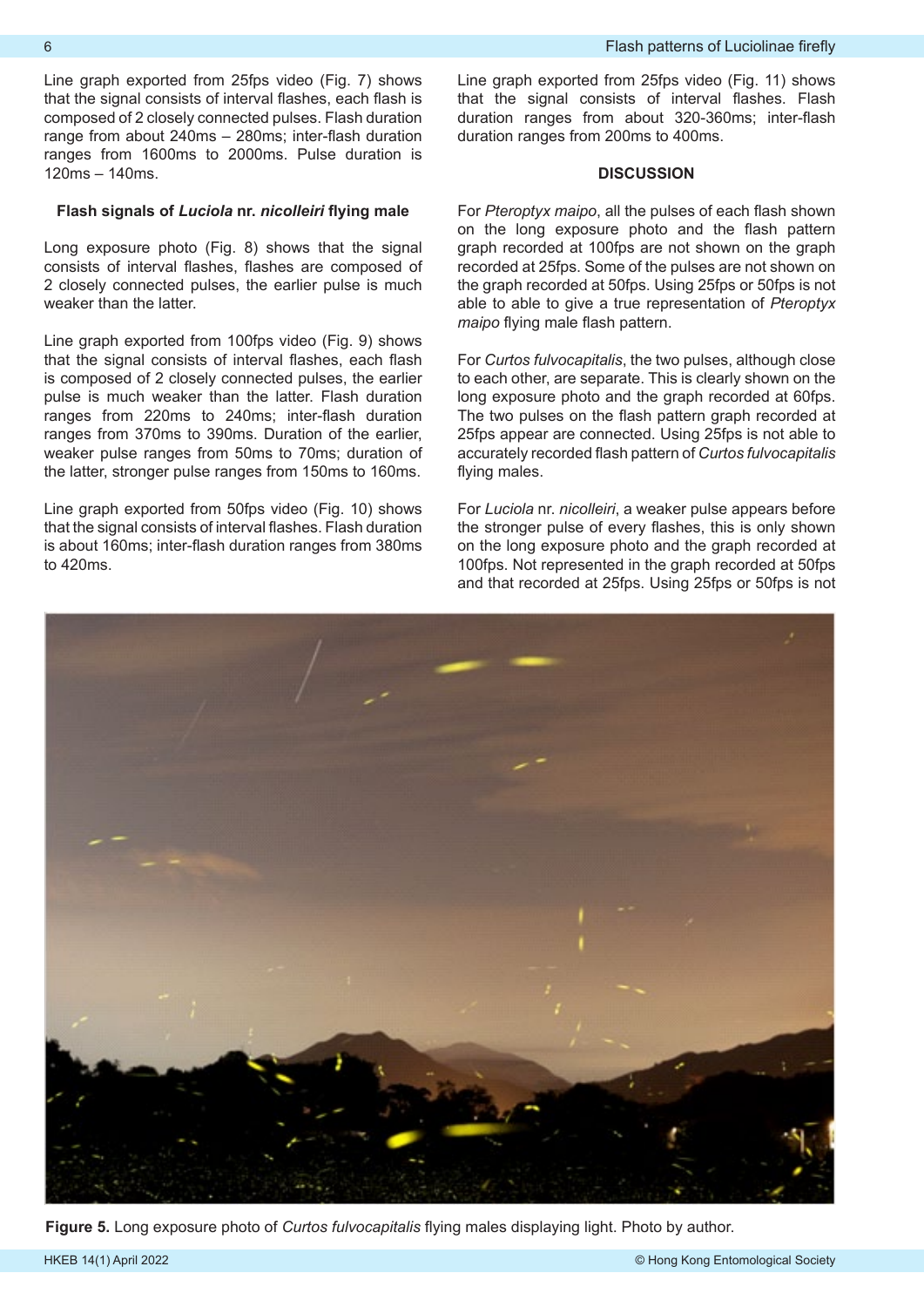able to give a true representation of *Luciola* nr. *nicolleiri* flying male flash patterns.

Flash pattern graph recorded at 25fps also show a longer flash duration for *Curtos fulvocapitalis* and *Luciola* nr. *nicolleiri* compared with that recorded at 100fps.

Slower frame rate means longer exposure time for a single frame/image. For 25fps, the exposure time of every frame is at most 40ms (see remark). When an instant change of light intensity happens at any moment within this frame, the ambiguity period is 40ms (see Fig. 12). Amplitude of any instant variation will be more "diluted" within a longer exposure time because the image of one frame only shows the cumulative result but not any variation within the exposure time. Faster frame rate results in shorter ambiguity period and

less dilution of instant variations, and therefore more accurate results.

For recording firefly flash, narrower shutter angle lower the "dilution" effect, but has no influence on duration of ambiguity, very likely, cannot improve the inaccuracy of recording firefly flash pattern by lower frame rate videography. Narrower shutter angle means shorter exposure time for each image and the firefly flashes on the image will be darker.

Although faster frame rates give more accurate results. There are a number of limitations and considerations:

1. Only some high grade digital video cameras in the market provide 100fps settings;



**Figure 6.** *Curtos fulvocapitalis* flying male flash pattern recorded at 60fps.



**Figure 7.** *Curtos fulvocapitalis* flying male flash pattern recorded at 25fps.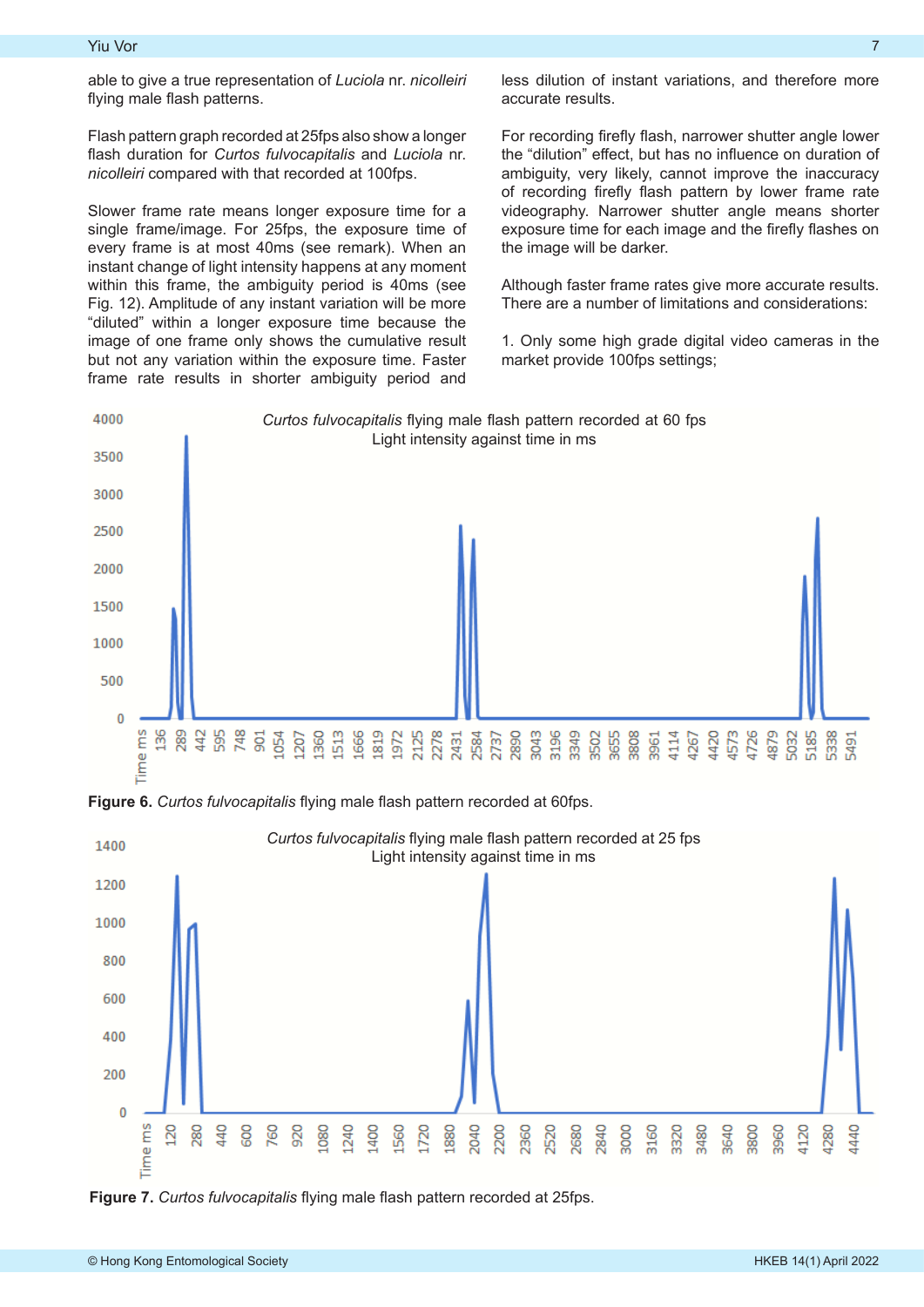2. Higher frame rate often result in lower resolution of the video, for example, lower from 1920 x 1080 pixels to 1280 x 720 pixels, lower resolution also affect accuracy of the flash pattern analysis by the software;

3. Higher frame rate means shorter exposure time for each frame/image, the firefly flashes on the image will be darker. This need to be corrected by increasing the lens aperture, or increasing the sensor sensitivity (ISO value). The former would reduce depth of view, firefly flashes on the images would become more blurry; the latter would increase noise level of the images which could also influences accuracy of the flash pattern analysis by the software.

## **CONCLUSION**

Using 25fps to record firefly flash pattern may produce false results. Using 50fps to record firefly flash pattern may produce inaccurate results. Flash pattern of majority of the Luciolinae firefly species have not been recorded and reported yet. To ensure validity, using video recording at 100fps or higher is highly recommended.

## **ACKNOWLEDGMENTS**

I am indebted to Arex LI for his valuable suggestions and support on digital video recording technique.

# **REFERENCES**

Ballantyne, L., Fu, X.H., Lambkin, C., Jeng, M.L., Faust, L., Wijekoon, W.M.C.D., Li, D. and Zhu, T., 2013. Studies on South-east Asian fireflies: *Abscondita*, a new genus with details of life history, flashing patterns and behaviour of *Abs*. *chinensis* (L.) and *Abs*. *terminalis* (Olivier) (Coleoptera: Lampyridae: Luciolinae). *Zootaxa* 3721(1): 1-48.

Fu, X.H., 2014. *Chinese Firefly Photo Guide*. The Commercial Press. 168pp. [In Chinese]

Konno, J., Hatta-Ohashi, Y., Akiyoshi, R., Thancharoen, A., Silalom, S., Sakchoowong, W., Yiu, V., Ohba, N. and Suzuki, H., 2016. TiLIA: A software package for image analysis of firefly flash patterns. *Ecology and Evolution*  6(9): 1-6.

Yiu, V., 2012. *Fireflies of Hong Kong*. Hong Kong Entomological Society. 120pp. [In Chinese]



**Figure 8.** Long exposure photo of a *Luciola* nr *nicolleiri* flying male displaying light. Photo by author.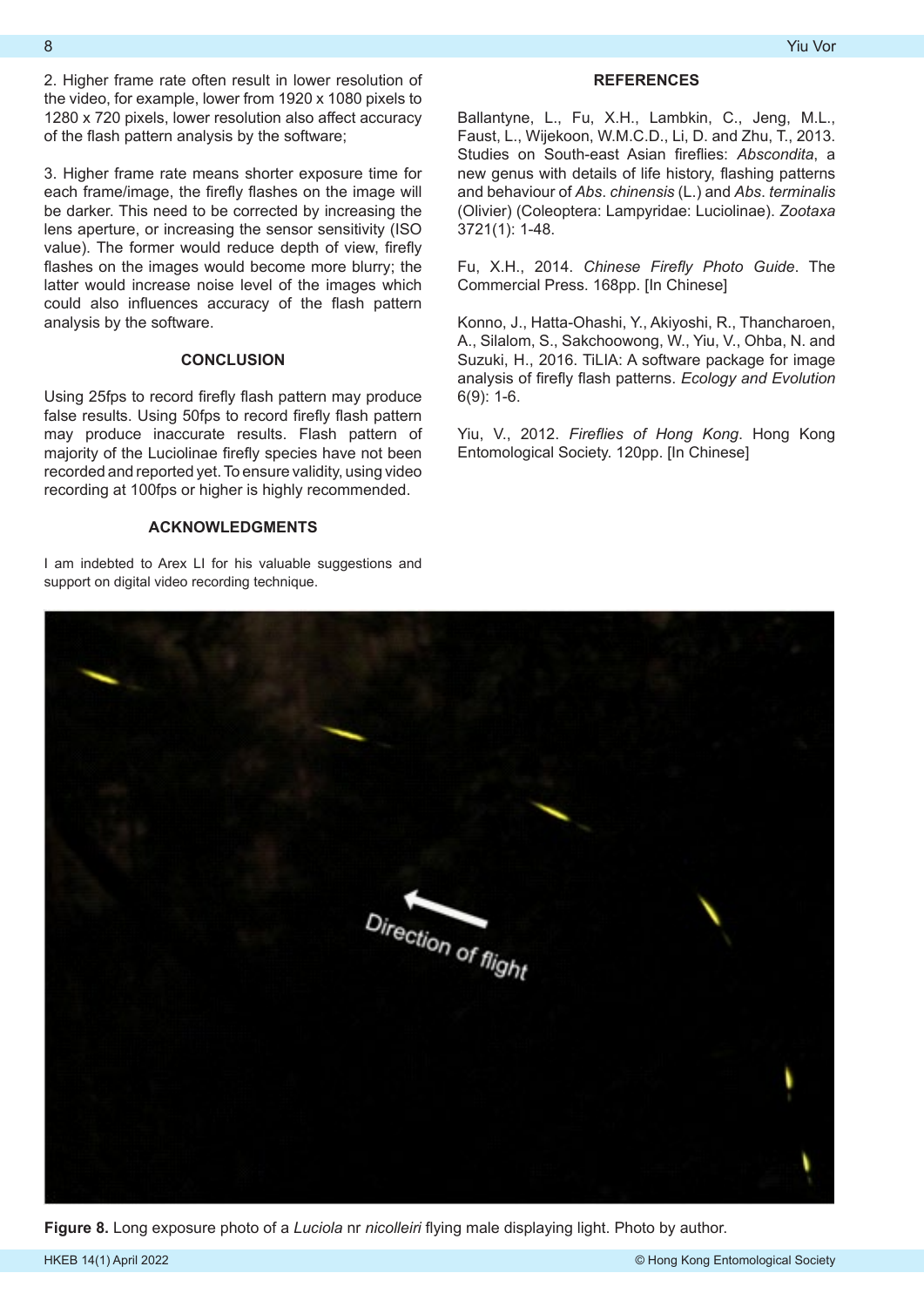

**Figure 11.** *Luciola* nr. *nicolleiri* flying male flash pattern recorded at 25fps.